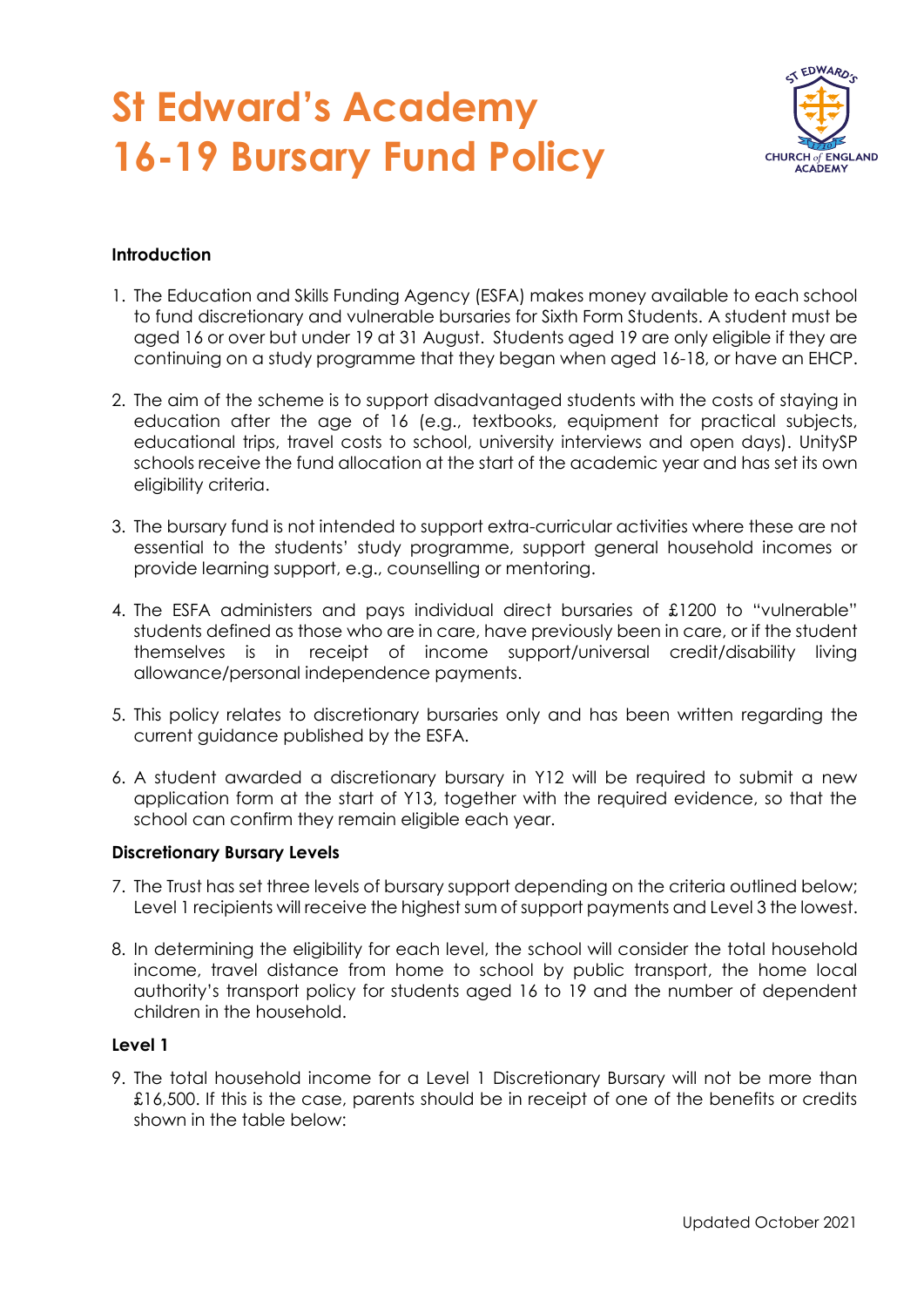| <b>Universal Credit</b>         | <b>Employment Support Allowance</b><br>(ESA) |
|---------------------------------|----------------------------------------------|
| Job Seekers Allowance (JSA)     | Housing or Council Tax Benefit               |
| Income Support                  | <b>Working Tax Credit</b>                    |
| <b>Pension Guarantee Credit</b> | NHS Tax Credit Exemption Card                |

## **Level 2**

10. The total household income for a Level 2 Discretionary Bursary will be between £16,500 and £20,000. If this is the case, parents should be in receipt of one of the benefits or credits shown in the table above.

## **Level 3**

11. The total household income for a Level 3 Discretionary Bursary will be between £20,001 and £25,000.

## **Supporting Evidence**

- 12. Students must attach supporting evidence to their application form. This should be in the form of parental bank statements, payslips, and/or documented evidence of any benefit payments as shown in the table above. See appendix 2 for application form.
- 13. Students must include on their application form details of the type and likely cost of expenditure they would claim from the bursary fund if their application were successful (see paragraph 2 above).

## **Vulnerable Bursaries**

- 14. A Bursary For students aged 16-18 on 31st August (whilst on roll at St Edward's Academy) who are in one of the following defined groups, a £1200.00 bursary may be available
- in care, a care leaver
- receiving DLA or PIP in their own right as well as ESA or Universal Credit in their own right
- receiving Income Support or Universal Credit in their own right.

Please note students aged 19 or over on 31<sup>st</sup> August (whilst on roll at St Edward's Academy) are not eligible for bursaries for vulnerable groups.

## **Application Process and Payments**

- 15. The Head of Sixth Form introduces the bursary to Sixth Formers in an assembly early in September and invites applications. Students who wish to apply gather the relevant supporting evidence and return their application form to the Sixth Form Administrator. Students should be given approximately two weeks to complete their applications.
- 16. All applications are assessed initially by the Head of Sixth Form, who may request further evidence if necessary.
- 17. The Head of Sixth Form and designated Bursary Governor meet to review each application and approve as appropriate. Both the Head of Sixth Form and designated Bursary Governor sign each approved application. The Head of Sixth Form must complete and retain the ESFA checklist for each applicant as part of the assessment process.
- 18. The Head of Sixth Form and designated Bursary Governor set the sums of money to be awarded to each level of bursary, depending on the number of approved applications and the total fund available.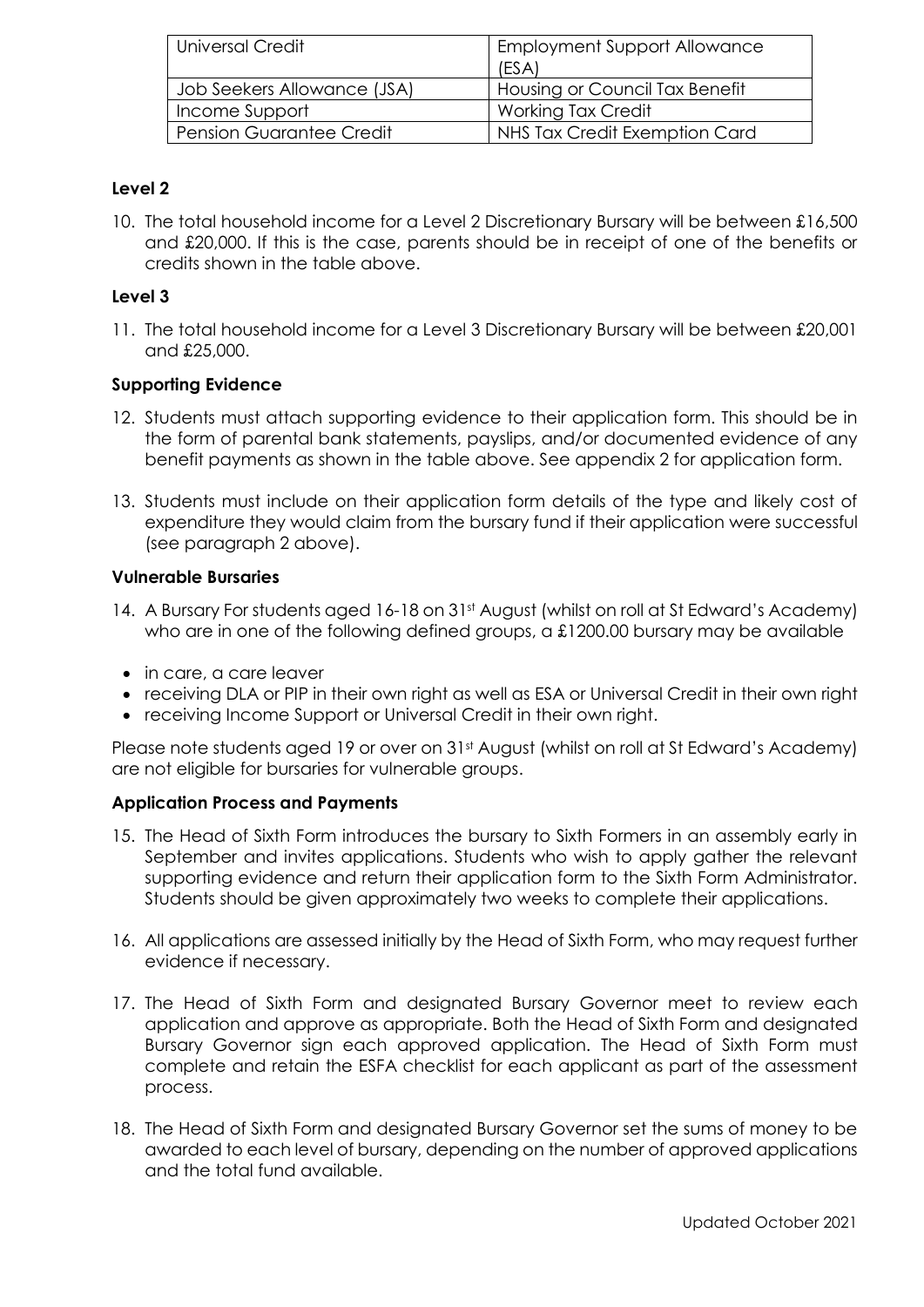- 19. The Head of Sixth Form will inform the successful applicants of the sum awarded to them for the year and the school's finance office of the amount allocated to each student together with a timescale for the payments, if appropriate.
- 20. Students should submit receipts to the Sixth Form Administrator who will arrange for Head of Sixth Form approval and forwarding to the finance office for reimbursement. Alternatively, students may submit a request for an item, e.g. a travel pass and, once approved, the finance office will arrange for this item to be purchased and the cost deducted from the student's fund allocation. The finance office will process claims up to the total allocated amount for the academic year authorised by the Head of Sixth Form.
- 21. Payments will be made direct to each student's bank account by BACS payment within four weeks of submission of receipts to the finance office.
- 22. Should a student's family financial circumstances change during the course of the year (e.g., parental unemployment), they may submit a late application to the bursary fund. The same assessment, approval and payment processes in paragraphs 15-20 above are followed.
- 23. A reserve sum will be retained within the central bursary fund during the course of the year to allow for late applications. During the week after the May Half Term week, if this reserve has not been needed during the year, it is divided in the same ratio as the payments for the three bursary levels among the bursary recipients as an "additional allowance" towards the end of the summer term.
- 24. Although the ESFA guidance allows schools to keep up to 5% of their total annual bursary allocation for administration costs, the Trust has agreed that Unity Schools will not do so. The entire annual bursary allocation will be disbursed to Sixth Formers each year.

#### **Student Declaration**

25. As part of their application, students must sign a declaration stating, *"I understand and agree that as a recipient of a 16-19 bursary, I will be responsible for maintaining high standards of attendance at school and full commitment to my 6th Form studies."*

#### **Appeals Process**

- 26. If any student or their parent/guardian/carer(s) are not satisfied with the outcome of their application, they should write to the Headteacher outlining their reasons why. The Headteacher will convene a 16-19 Bursary Appeals Panel, consisting of:
- Headteacher
- A member of the Governing Body

The Panel will consider and respond to appeals within two weeks of receipt. If the appeal is upheld or partly upheld it will be referred to the 16-19 Bursary Application Panel with recommendations. If the appeal is not upheld the appealing party will be signposted to the School's Complaints Procedure.

#### **Annual Report**

27. The governor with delegated responsibility for the Sixth Form Bursary Fund will make an annual report to the Governing Board regarding the numbers of students eligible for a discretionary bursary and the sums disbursed. This report will be made available upon request the Trust Board and statutory Auditors.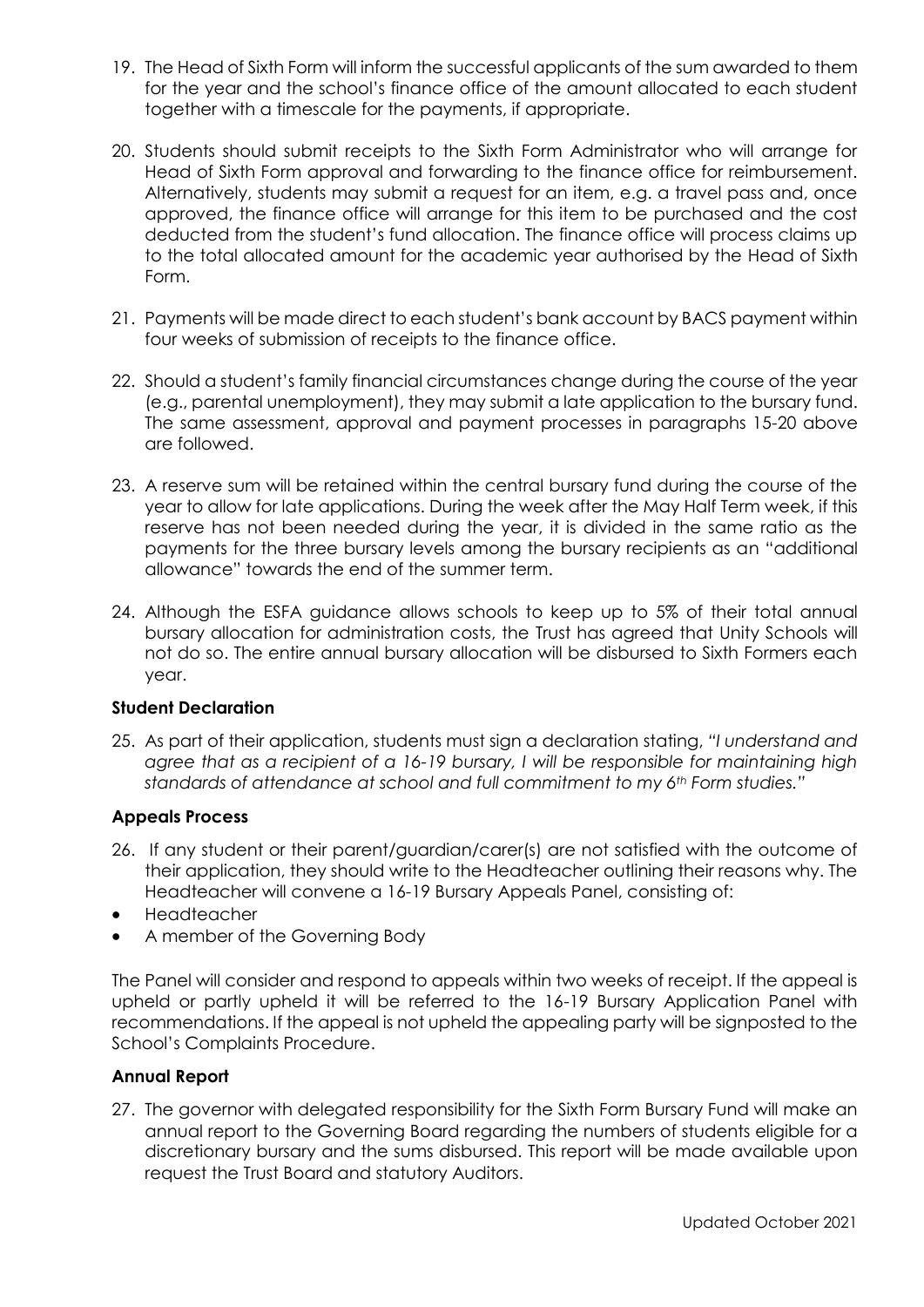## **Review**

- 28. This policy will be reviewed annually by the Trust Board.
- 29. Please see appendix 2 for check list of school's requirements.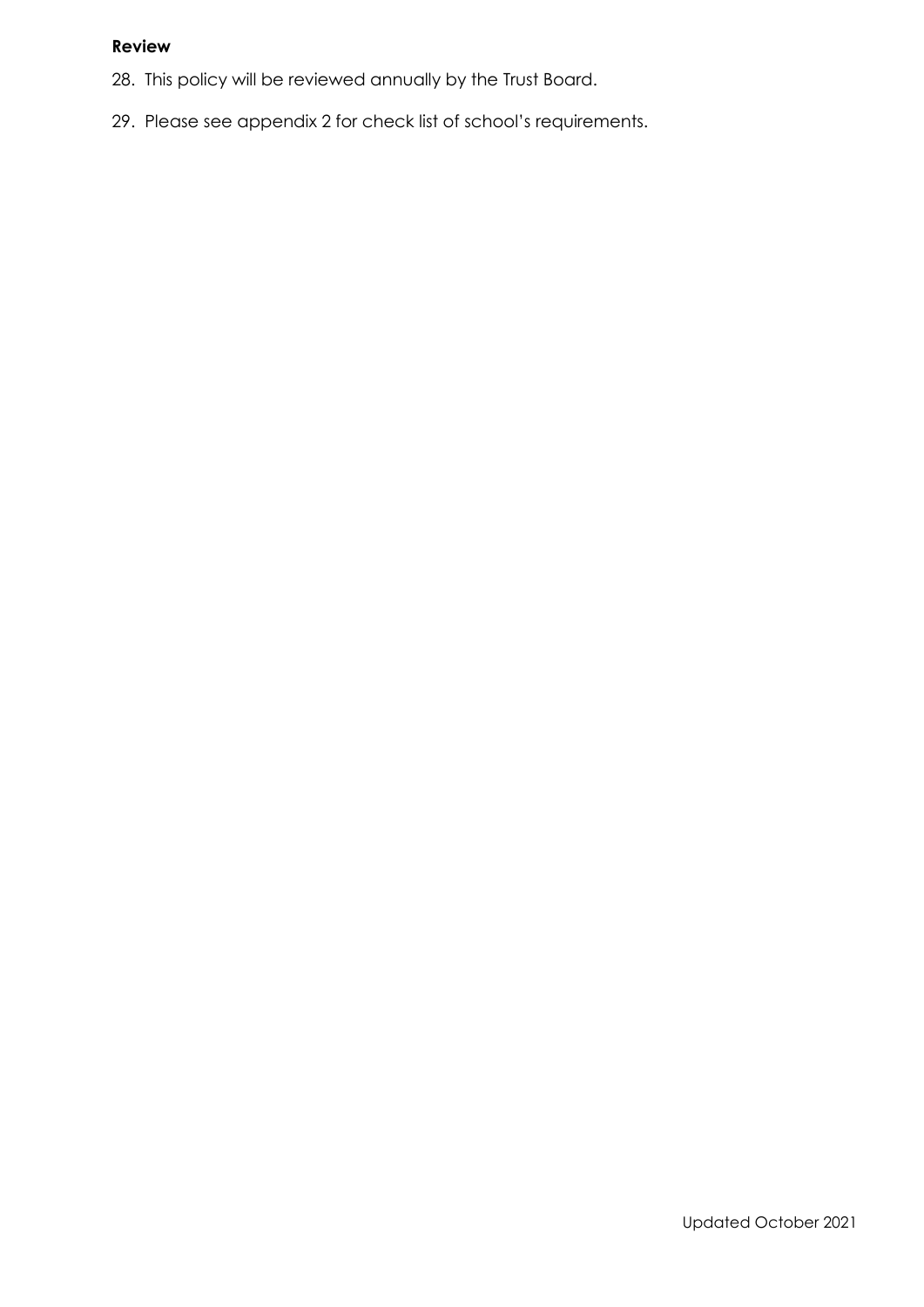### **Appendix 1**

## **St Edward's Academy Sixth Form**



### **APPLICATION FOR 6TH FORM BURSARY FUND**

#### **CONFIDENTIAL**

#### **Parent/Carer Details**

| PARENT/CARER SURNAME   | FIRST NAME IN FULL | TITI F | <b>DELETE AS APPLICABLE</b> |
|------------------------|--------------------|--------|-----------------------------|
|                        |                    |        | Mother/Father/Carer         |
|                        |                    |        | Mother/Father/Carer         |
| FULL ADDRESS:          |                    |        |                             |
|                        |                    |        | POSTCODE:                   |
| <b>HOME/MOBILE NO:</b> | EMAIL:             |        |                             |

#### **Student's Details, including bank account details for payments.**

| SURNAME                  | <b>FIRST NAME</b> | DATE OF BIRTH | <b>REGISTRATION GROUP</b> |
|--------------------------|-------------------|---------------|---------------------------|
|                          |                   |               |                           |
| <b>BANK ACCOUNT NAME</b> | <b>BANK</b>       | SORT CODE     | <b>ACCOUNT NUMBER</b>     |
|                          |                   |               |                           |

In order to qualify for any bursary, according to government guidelines the following proof will be needed to show a taxable primary household income below £25,000 – please see definitions within the policy.

Any one or more of the following:

- P60
- INCOME SUPPORT STATEMENT
- FREE SCHOOL MEALS
- GUARANTEED ELEMENT OF STATE PENSION CREDIT STATEMENT
- CHILD TAX BENEFITS STATEMENT (PROVIDED YOU ARE NOT ENTITLED TO WORKING TAX CREDIT)
- UNIVERSAL CREDIT
- SUPPORT UNDER PART 6 OF THE IMMIGRATION AND ASYLUM ACT 1999

Please confirm which level of funding you are applying for:

Level 1 <del>□</del> Lever 2 □ Level 3 □

These will be returned following verification.

#### **Declaration**

I certify that the information given is to the best of my knowledge and belief, correct. I undertake to notify the school of any change in circumstances. I understand that the bursary is at the discretion of the school and can be withdrawn if criteria are not met.

I understand and agree that as a recipient of a 16-19 bursary, I will be responsible for maintaining high standards of attendance (minimum of 96% at school and full commitment to my 6<sup>th</sup> Form studies."

Signed……………………………………………. Date……………………………..

Please hand completed forms to Mrs Ager, Sixth Form Administrator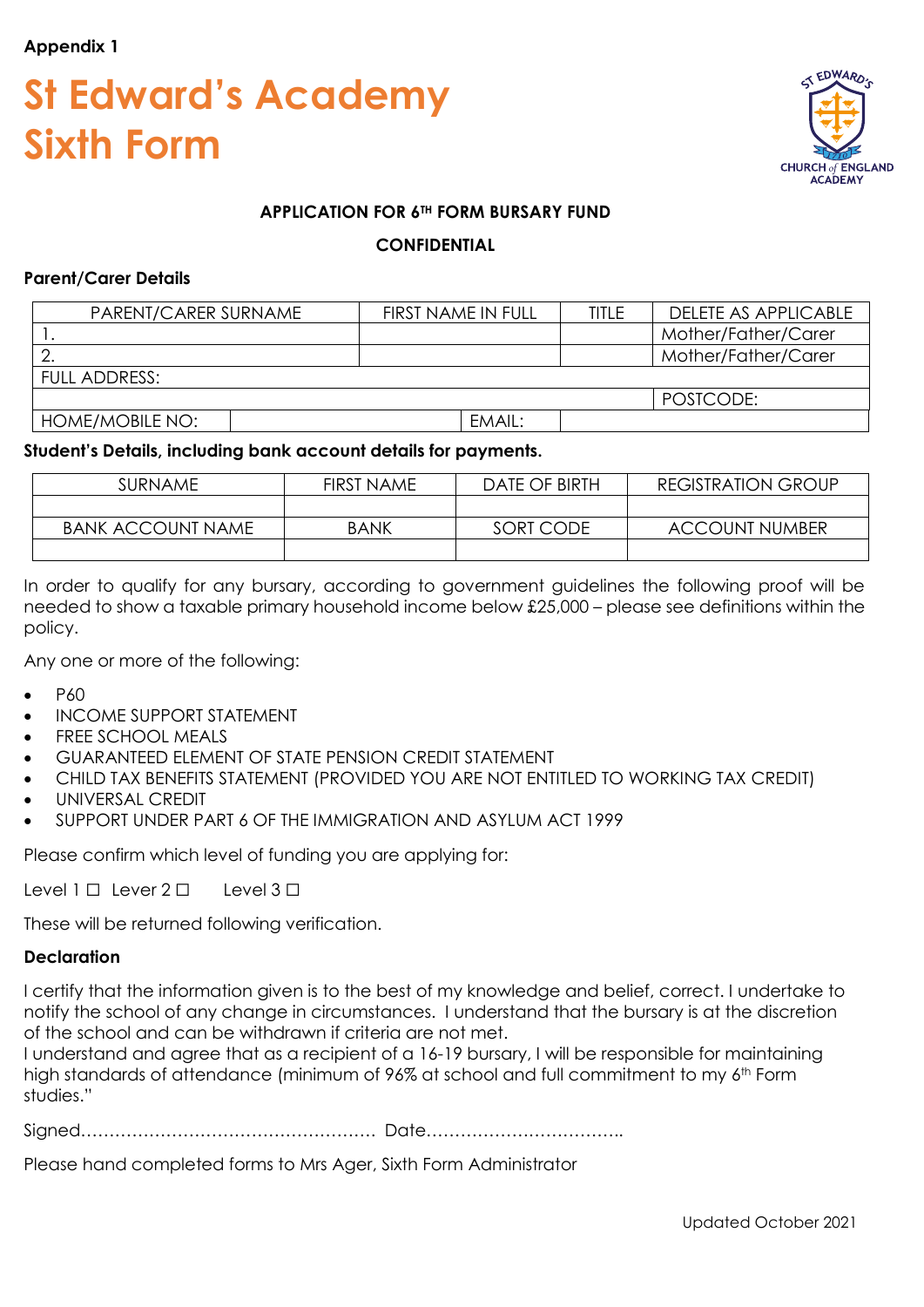| Documents Seen:                     | Documents returned: | Parent/Carer Notified: |
|-------------------------------------|---------------------|------------------------|
| Benefit with effect from:           | Amount:             | Reassessment date:     |
| Approved by Head of 6th Form:       | (name)              | (signature)            |
| Approved by Designated<br>Governor: | (name)              | (signature)            |

| Please use this page to provide supporting detail for your application. Details of<br>the types of expenditure and estimated costs. |  |  |  |  |
|-------------------------------------------------------------------------------------------------------------------------------------|--|--|--|--|
|                                                                                                                                     |  |  |  |  |
|                                                                                                                                     |  |  |  |  |
|                                                                                                                                     |  |  |  |  |
|                                                                                                                                     |  |  |  |  |
|                                                                                                                                     |  |  |  |  |
|                                                                                                                                     |  |  |  |  |
|                                                                                                                                     |  |  |  |  |
|                                                                                                                                     |  |  |  |  |
|                                                                                                                                     |  |  |  |  |
|                                                                                                                                     |  |  |  |  |
|                                                                                                                                     |  |  |  |  |
|                                                                                                                                     |  |  |  |  |
|                                                                                                                                     |  |  |  |  |
|                                                                                                                                     |  |  |  |  |
|                                                                                                                                     |  |  |  |  |
|                                                                                                                                     |  |  |  |  |
|                                                                                                                                     |  |  |  |  |
|                                                                                                                                     |  |  |  |  |
|                                                                                                                                     |  |  |  |  |
|                                                                                                                                     |  |  |  |  |
|                                                                                                                                     |  |  |  |  |
|                                                                                                                                     |  |  |  |  |
|                                                                                                                                     |  |  |  |  |
|                                                                                                                                     |  |  |  |  |
|                                                                                                                                     |  |  |  |  |
|                                                                                                                                     |  |  |  |  |
|                                                                                                                                     |  |  |  |  |
|                                                                                                                                     |  |  |  |  |
|                                                                                                                                     |  |  |  |  |
|                                                                                                                                     |  |  |  |  |
|                                                                                                                                     |  |  |  |  |
|                                                                                                                                     |  |  |  |  |
|                                                                                                                                     |  |  |  |  |
|                                                                                                                                     |  |  |  |  |
|                                                                                                                                     |  |  |  |  |
|                                                                                                                                     |  |  |  |  |
|                                                                                                                                     |  |  |  |  |
|                                                                                                                                     |  |  |  |  |
|                                                                                                                                     |  |  |  |  |
|                                                                                                                                     |  |  |  |  |
|                                                                                                                                     |  |  |  |  |
|                                                                                                                                     |  |  |  |  |
|                                                                                                                                     |  |  |  |  |
|                                                                                                                                     |  |  |  |  |
|                                                                                                                                     |  |  |  |  |
|                                                                                                                                     |  |  |  |  |
|                                                                                                                                     |  |  |  |  |